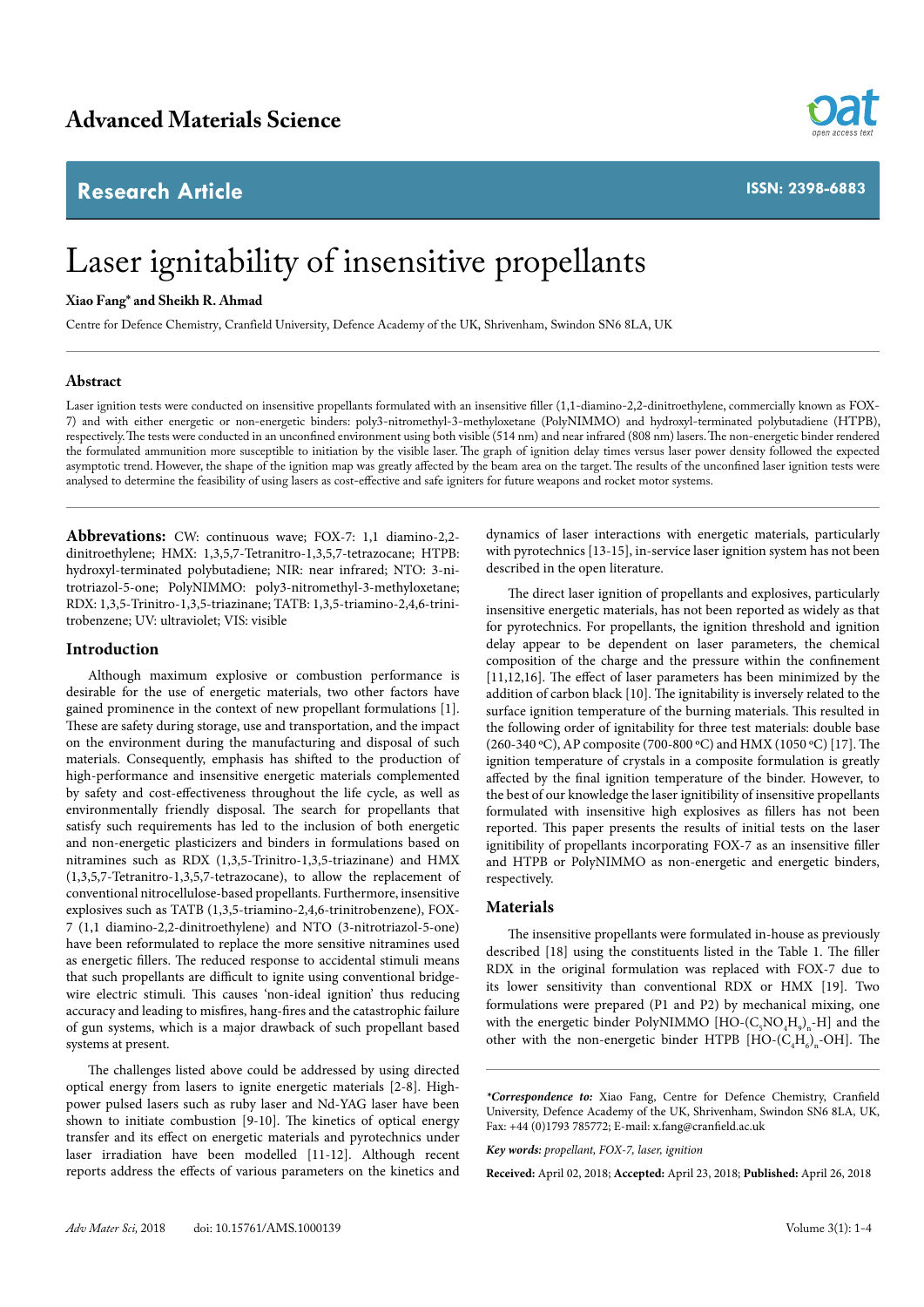chemical structures of FOX-7, PolyNIMMO and HTPB as well as RDX, cellulose acetate and nitrocellulose are shown in Figure 1.

#### **Experimental**

The samples were practically opaque. Therefore, absorption spectra were recorded using a 150-mm internal diameter integrating sphere (Lambda 9B013-8277) in a UV-VIS (200-850 nm) absorption spectrometer (Perkin Elmer, Model Lambda 9). We measured the total amount of light diffusely reflected from the surface over the solid angle of  $2\pi$  sr. The optical absorbance as a percentage of the incident flux density was expressed as  $A(\lambda) = 100 - R(\lambda)$ , where R ( $\lambda$ ) is the percentage reflectance.

The experimental setup for unconfined laser ignition tests is shown schematically in Figure 2. A solid aluminium block was prepared with a groove to hold the sample. For each test, the same amount (5 mg) of sample in powder form was placed into the groove (3 mm in diameter & 2 mm in depth) and was packed under the same pressure to minimize differences in measurement parameters caused by variations in sample density. The density of tested samples was  $\sim 0.35$  g cm<sup>-3</sup>.

For visible laser excitation, we used an Ar-ion laser (Spectra Physics, Model 165) operating in continuous wave (CW) mode at 514 nm. The laser had a maximum power of 1.5 W over a beam area at the exit of 2.5 mm<sup>2</sup> (beam divergence 0.5 mrad). For near infrared (NIR) excitation, we used a CW diode laser (HTOE, FLMM-0808) providing a maximum output of 5 W at 808 nm. The laser beam was delivered to

Table 1: Formulation of the new propellant materials in this study







**Figure 1:** Chemical structures of the components of the two insensitive propellant formulations and the original formulation



**Figure 2:** Schematic illustration of the experimental setup for unconfined laser ignition tests

the target surface via a 0.4-mm diameter (cross-sectional area of 0.13 mm<sup>2</sup>) fibre-optic cable. The output of the beam had essentially a top hat profile due to the nature of beam propagation through the fibre-optic cable. The beam power was measured using a calibrated photodiode at the target, and the maximum value, after transmission losses, was 3.9 W. Two photodiodes (Centronic BPX65) were used to detect the laser and propellant combustion, respectively. The optical filter was placed on a photodiode to filter out the laser. A digitizing oscilloscope (Agilent Tech. DS5054A) was used to record the temporal history of the combustion.

#### **Results and Discussion**

The absorption spectra in Figure 3 show high absorbance at UV wavelengths below 300 nm for both propellant samples (P1 and P2). The absorbance of sample P1 decreased rapidly as the wavelength increased towards the visible region of ~500 nm and was essentially constant at wavelengths beyond the visible range. The absorbance of sample P2 decreased rapidly from ~400 nm to 600 nm and remained essentially constant at longer wavelengths. At the laser wavelengths considered in this study (514 nm and 808 nm) the absorbance of sample P2 (61% and 30%, respectively) was greater than those of sample P1 (20% and 12%, respectively), thus P2 would be more susceptible to laser ignition.

Ignition tests were carried out under unconfined conditions using lasers operating at two widely different wavelengths, as previously reported for conventional double base and extruded propellants [12]. Figure 4 shows the oscilloscope trace for the laser and the laser-ignited flame of propellant sample P1. The interval between switching on the laser and observing the flame of ignition was recorded as the ignition delay time. Sustained ignition was observed when burning continued beyond the duration of the laser. Using the diode laser, sustained combustion was possible for both of the insensitive propellants and the power density for sustained ignition was  $\geq 2.8$  kW cm<sup>-2</sup> (spot diameter 0.4 mm), which approached the power density limit of the diode laser at the exit end of the cable. A smaller laser beam area, resulting in a higher power density, could have been achieved by collimating the beam before focusing, but this was not carried out during our experiment to avoid unacceptable reflection and absorption losses at and within the lenses. Furthermore, if the beam area is too small, the resulting high temperature tends to produce a crater in the target sample rather than the slower dissipation of heat throughout the sample to cause sustained ignition. The ignition was not always reproducible, and the ignition delay times were 1.5 s for P1 and 1.9 s for P2 at the heat flux density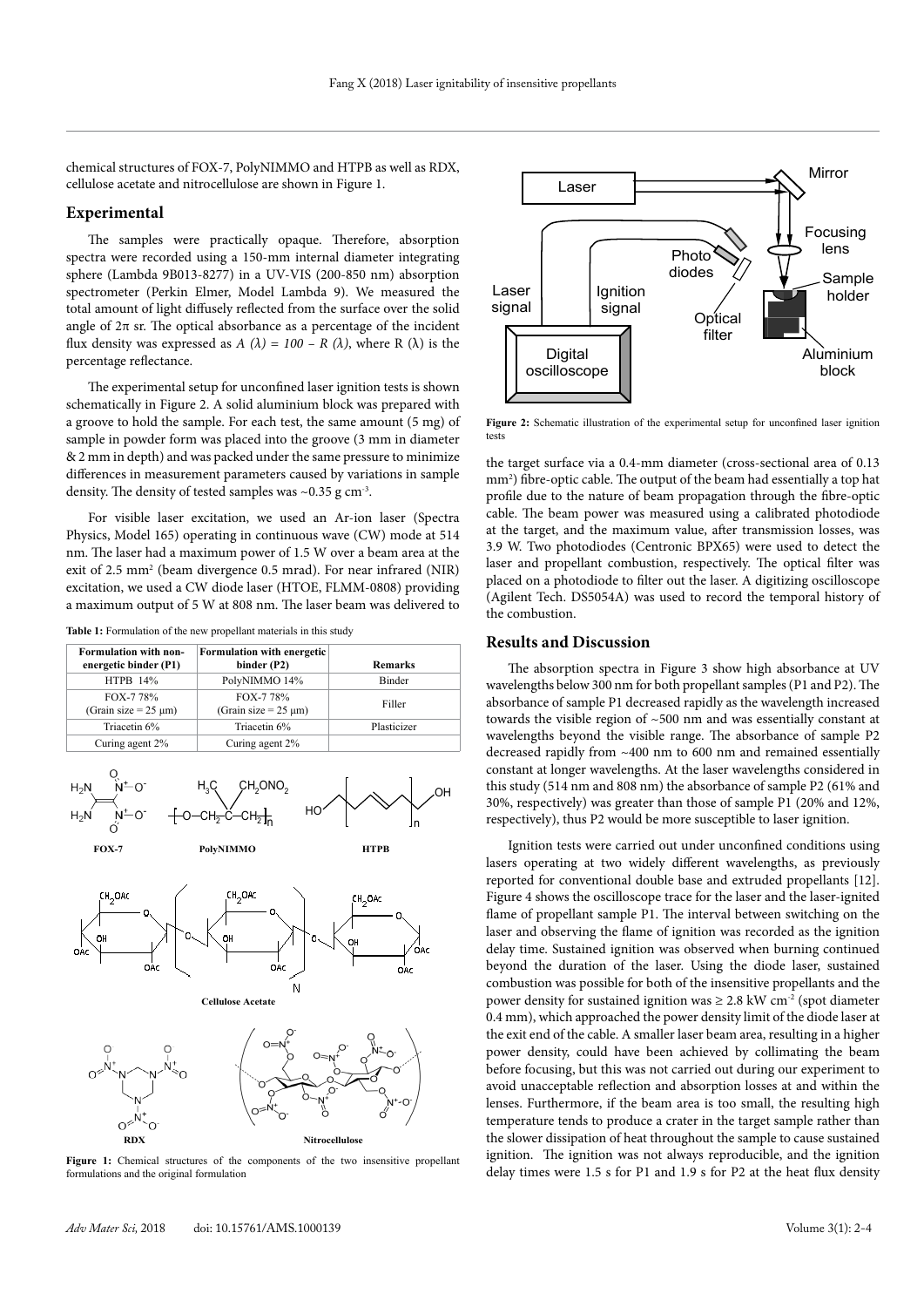of 2.8 kW cm-2. Using the Ar-ion laser, the P2 sample could not be ignited at the maximum available power density of 8.5 kW cm<sup>-2</sup> with various laser beam diameters (0.15 - 0.5 mm) at the maximum power and exposure time of up to 5 seconds, but the P1 sample was readily ignited at and below this power density. Therefore an ignition map was constructed for the P1 propellant formulation. The P2 sample had an ignition threshold power which was higher than that could be provided in this study and thus was not studied further.

To evaluate the effect of the laser spot diameter on the ignitability of each sample, the ignition delay time was plotted against laser power densities with either a fixed beam area or a fixed laser power, as shown in Figure 5. Each experimental data point in the plot is an average over seven repeated tests, with the average root-mean-square errors of ~12%. The power density was changed by varying the laser power for the former and by varying the irradiated area (changing the focal distance of the lens) for the latter. The beam area had a significant impact on the ignition threshold value, the minimum power density that ignites the material. The measured values for the effect at ignition threshold in Fig. 5 are given in Table 2, including laser beam radius  $(r_{_o})$ and area (*s*), ignition delay (*t i* ), and ignition threshold power density  $(P_n)$ , energy density  $(W_n)$  and energy  $(E_n)$  for sustained combustion. As can be seen from the table, the ignitibility of the propellant increased



Figure 3: Absorption spectra of the insensitive propellants used in this study



**Figure 4.** Oscilloscope traces of an ignition event to show the light signal from the igniting laser and the ignited flame from the propellant



**Figure 5:** Ignition map using an Ar-ion laser for unconfined propellant sample P1: effect of laser spot area on the target. ( $\bullet$  Fixed power (1.5 W)/variable beam area,  $\blacksquare$  Fixed beam area  $(1.8 \times 10^{-4} \text{ cm}^2)/$ variable power)

**Table 2:** Measurements at ignition thresholds in Figure 5

| <b>Parameters</b>                         | <b>Measurement</b>     |                        |
|-------------------------------------------|------------------------|------------------------|
|                                           | Wider laser beam       | Narrower laser beam    |
| $P_{ab}$ , kW/cm <sup>2</sup>             | 0.76                   | 6.2                    |
| $t_{\rm{s}}$ , ms                         | 8.45                   | 10.73                  |
| $s$ , cm <sup>2</sup>                     | $1.97 \times 10^{-3}$  | $1.8 \times 10^{-4}$   |
| $r_{\rm g}$ , cm                          | $2.5 \times 10^{-2}$   | $0.75 \times 10^{-2}$  |
| $W_{th} = t_i P_{th}$ , J/cm <sup>2</sup> | 6.38                   | 66.53                  |
| $E_a = sW_a$ , J                          | $12.57 \times 10^{-3}$ | $11.98 \times 10^{-3}$ |

by a factor of at least 8 in terms of threshold power density when the beam area increased by a factor of  $\sim$ 11 while the energy absorbed in the volume is approximately a constant. Fig. 5 also shows that the ignition delay times are significantly differed in the heat flux density range of around 1-7 kW/cm<sup>2</sup>. This result may be attributed to the effect of the radial heat dissipation from the exothermic reaction zone in the laser irradiated sample surface. This radial heat dissipation caused the increase of ignition threshold, and the effect was greater for a smaller laser beam, as reported in Duginov's study [20]. The characteristic time of the radial heat removal from the absorption region of the light beam can be estimated using the expression

$$
\tau \sim r_0^2 / a \tag{1}
$$

Where  $r_{\text{o}}$  is the beam radius and  $a$  is the thermal diffusivity. With this equation a comparison of the characteristic times for the wide (0.25 mm radius) and narrow (0.075 mm radius) laser beams, as used for the threshold energy densities in Fig. 5, was calculated and showed much longer characteristic time  $(-11$  folds) for the former. This effect is evidenced by the difference of approximately an order of magnitude in their threshold energy densities  $(W_a)$  as shown in Table 2. Therefore, at the same heat flux density, a larger laser beam may ignite the sample quicker than a smaller one due to its larger absorption region and thus slower heat dissipation, and the threshold power density may be lower for a larger laser ignition beam. It is also shown in Fig. 5 that when the heat flux density is increased by reducing the laser beam size, causing the increase of the effect, the ignition delay time decrease slower than when it was by increasing the laser power.

Our results suggest that the combustion mechanism is not substantially affected by the main chain scission of the binder